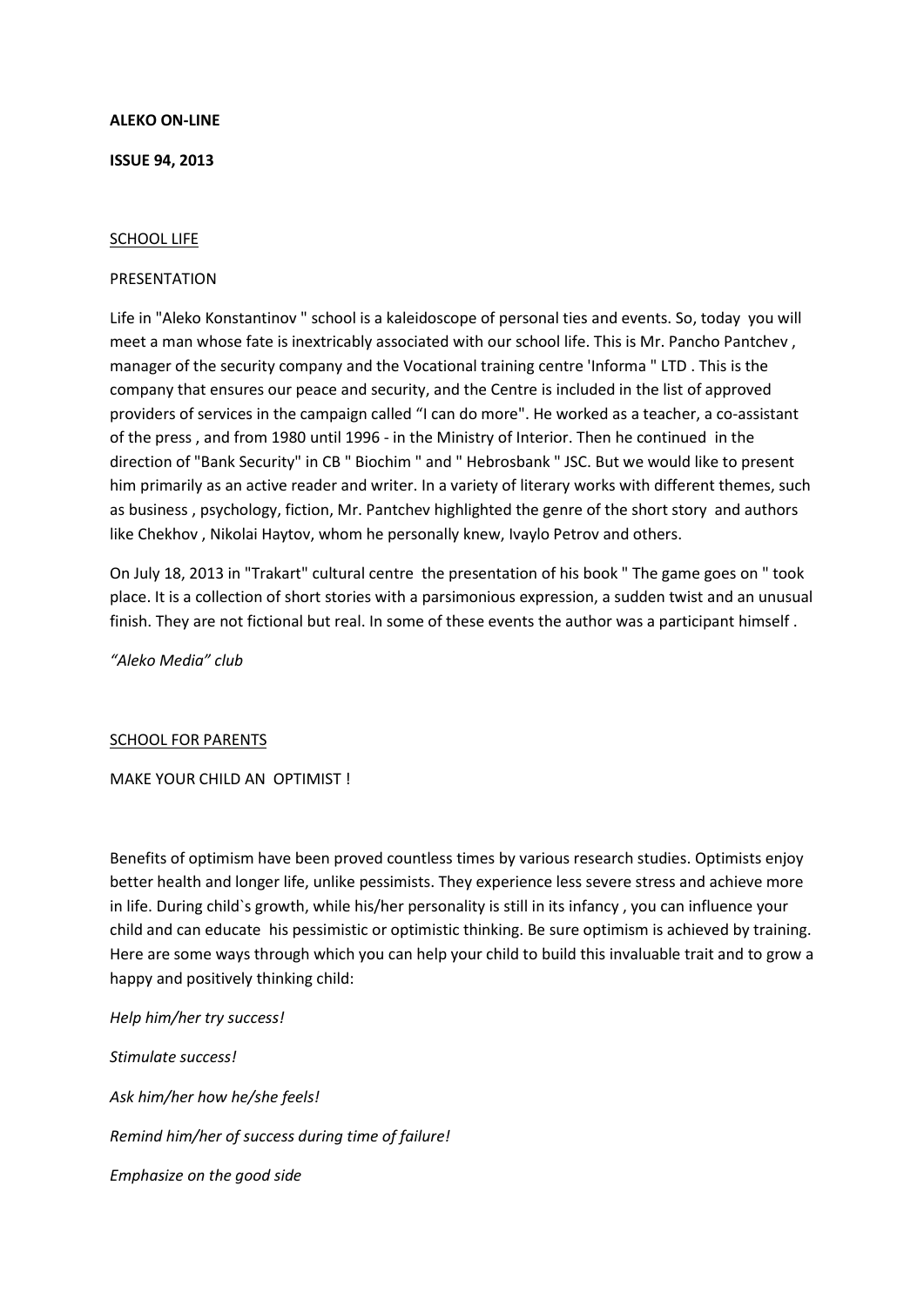### *Make him/her look for a future success*

*Don`t award him/her without deserving that*

*Don`t use negative etiquette*

*Give examples of your own behavior*

Remember! When everything around you starts to crumble, think positive, forget Murphy's Law and impute destruction to gravity. Let yourself surrender for only a day or two and then think ahead. And most important, if you assume to be a pessimist, do not give this quality to your children! Teach them that there is always a way out of any situation! Success!

*Zdravka Petrova, a pedagogical advisor – from materials in Internet*

# LIBRARY – INFO CENTRE

Last week students from 3 "a" class, having Viliana Delcheva as their class teacher, presented their readers` diaries which reflected their book reading during the summer. The lesson in Librarian knowledge, in the words of the children, was one of the most pleasant and interesting in this day. Since they know for a long time the benefits of a reader`s diary and how it can be best structured / only as recommendations, creativity here is desired in its greatest degree /, we decided to read what they had written.

The children showed a special beneficial interest to the next activity which was an exchange of diaries. All together they chose the best ones that we publish on the pages of the school newspaper, and the others decorate the shelves of the library.

# READING AND PHYSICAL HEALTH

We know that reading is useful for the intellectual and personal growth of man, but it turns out that the books are useful for the physical health, too, say scientists from Oxford. Professor John Stein from Oxford University is certain that we should not read it as a passive activity. When you sit with a book in the hands, you exercise the whole brain. Sinking between pages we do much more than simply follow the story. Our imagination is actively building pictures of what is happening to the characters , due to being put in their place. The study was conducted using magnetic resonance. According to the study , if one reads about landscapes , sounds, flavors and tastes, centrers in his brain are activated. These centers are those , which would have been active in dealing with the real, and not with the paper experience. In other words our brain experiences and feels everything that happens to the characters in the book if we were in their place. Meanwhile similar things do not happen when you watch TV or play a computer game. In 2009, scientists at the University of Sussex proved that 6 minutes of reading reduce stress with more than 2/3 that is much faster than listening to music or walking in the fresh air.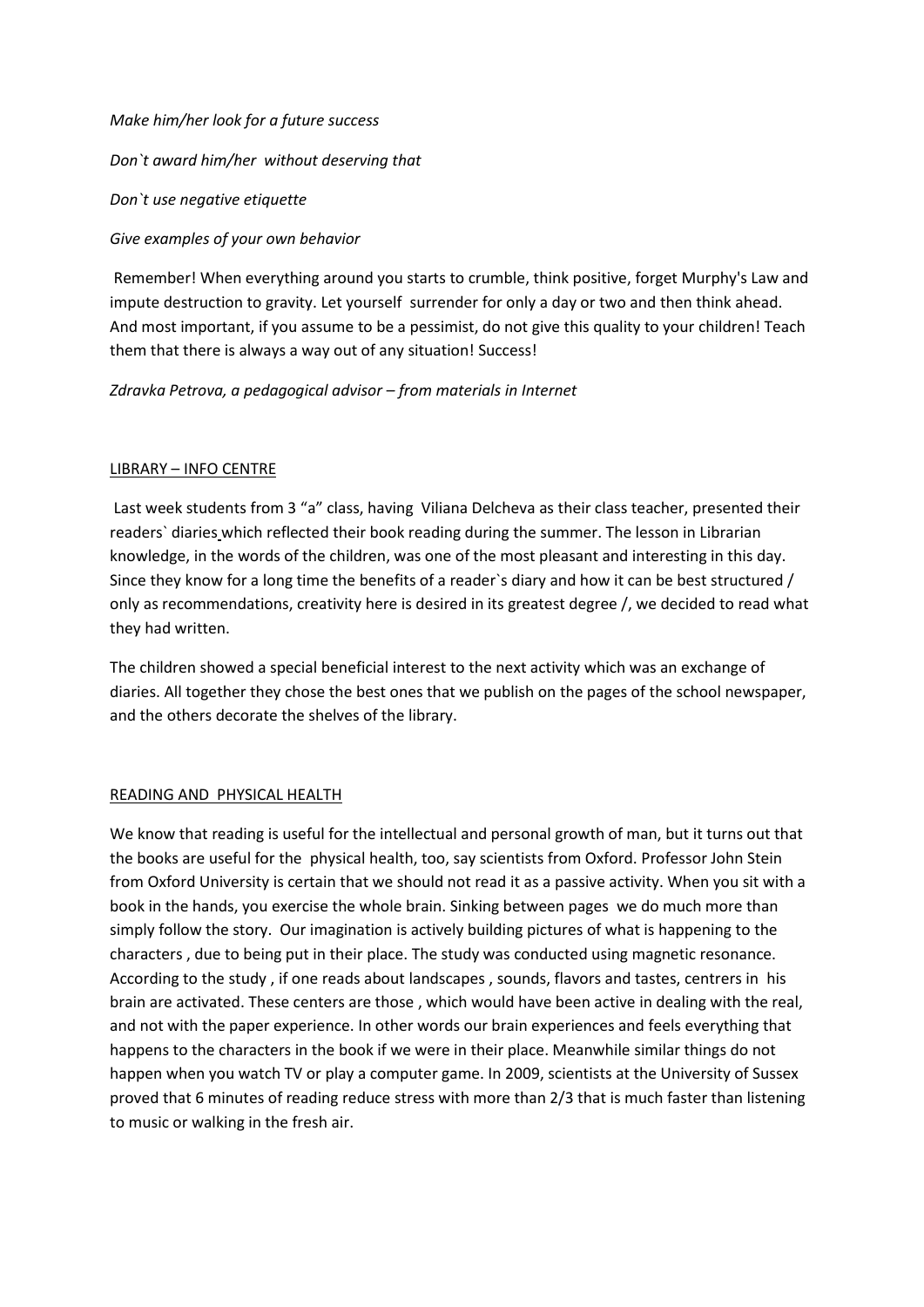# E C O L O G Y

### ATMOSPHERE POLLUTION

One has been polluting the atmosphere for thousands of years now. In the recent years lots of places and regions with very polluted air are observed, which is associated with the development and concentration of industry and the transport in them. Billions of tons of solid and gaseous particles are thrown up in the air. The action of harmful substances in the air can be enhanced by the mutual reactions between them, their accumulation in the mountains, the long duration of presence in the air, especially the weather conditions and other factors.

A generally recognized polluting factor is the industrial production. Sources of pollution are: thermal power plants , which furthermore dispose smoke and carbon dioxide, sulfur dioxide and other gases ; metallurgical enterprises, especially those of non-ferrous metal business that emit nitrogen oxides, hydrogen sulfide , chlorine , fluorine , ammonia , phosphorus compounds, particles and compounds of mercury and arsenic ; chemical and cement plants.

*Ivan Ganev – teacher of Geography*

### FUN PAGE

#### BEST-SELLING TOY OF 2013

A robotic fish that comes to life when it is placed in water, is the best selling toy of 2013 according to the "Daily mail". Fifteen million copies of it have been already sold. It is among the five most popular toys in 40 countries. Every day the "Zuru" company from Hong Kong produces 700 000 numbers of them. There are eight different fish to collect and a bowl in which they can be placed . The Clown fish is sold in various colors: green, orange, blue and pink ; the sharks are gray , blue , black, red and green . Other accessories can also be purchased, such as a castle , corals, fish nets and a special stand on which they can be placed being removed from the water. Brightly colored fish swim as real in water, but as soon as being removed they are deactivated. Thanks to their smooth movements they can surround underwater objects and by touching the walls of the vessel in which they are placed, they can change direction of movement.

They are developed using the newest technology of aquatic robots. Their activation in water is possible thanks to carbonic sensors. Some coaches use the toy to help young children enter the swimming pool.

And you can swim together with it in the bathtub!

*"Aleko media" club*

CHESS CLUB